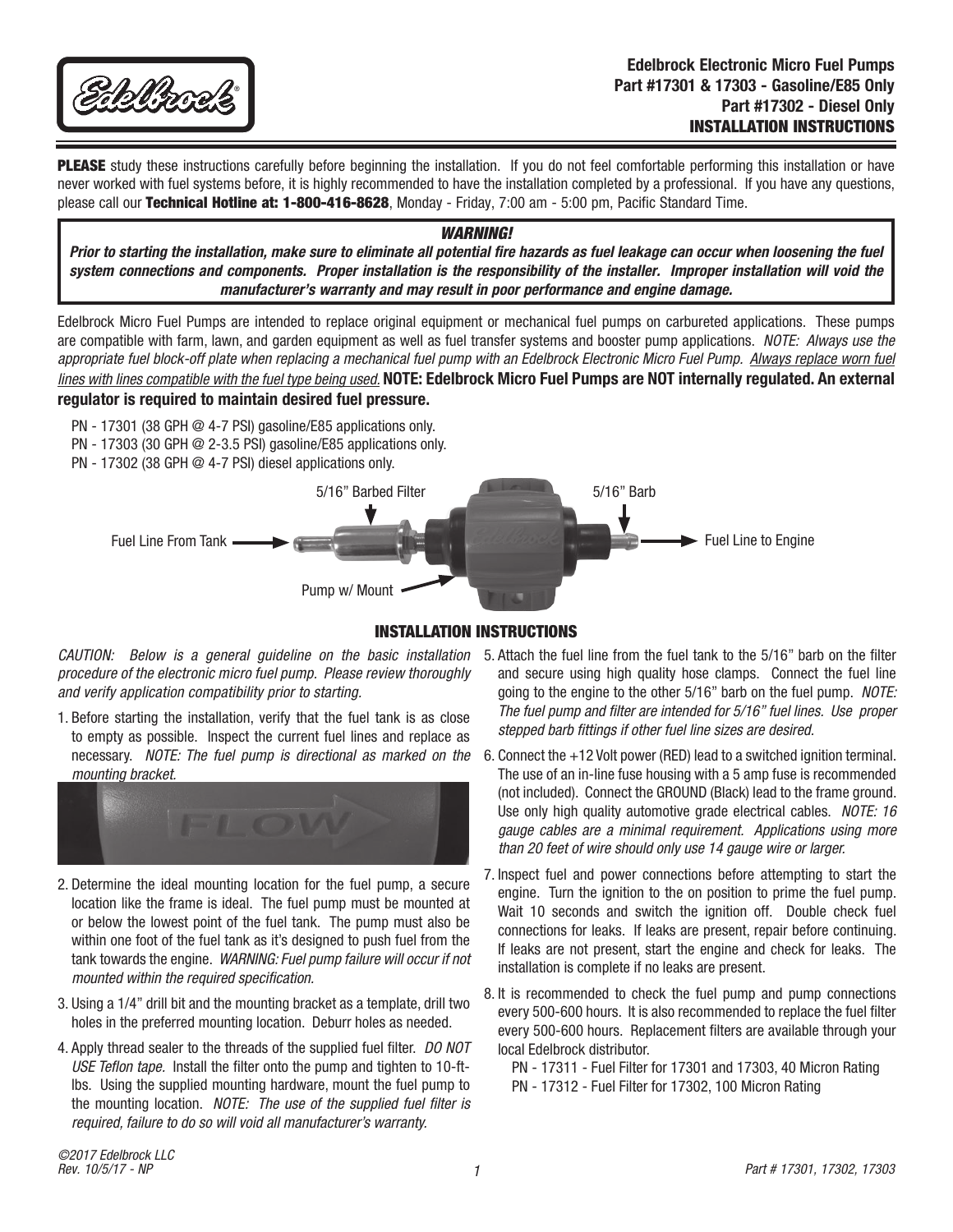## *LIMITED 90 DAY WARRANTY*

*Edelbrock, LLC warrants all micro fuel pumps to be free from defects in material and workmanship. This warranty is extended to the original consumer/purchaser and has a duration of ninety (90) days from date of original purchase by such consumer, provided that the products are properly installed, subjected to normal use and service, is not modified or changed in any way. Edelbrock, LLC warranty will be voided if E85 fuel is used with any fuel pump. Some states do not allow limitation on how long an*  implied warranty is so the above limitation may not apply in your state. Should a part become defective, it should be returned to the original selling dealer or shipped freight prepaid to Edelbrock, LLC. It must be accompanied with the sales receipt and a clear description of the problem. Edelbrock, LLC reserves the right to replace or repair the *defective part and return said part freight prepaid. This warranty covers the replacement or repair of the product only and does not cover the cost of removal and installation.*

**blizza ®**

Edelbrock LLC • 2700 California St. • Torrance, CA 90503 Tech-Line: 800-416-8628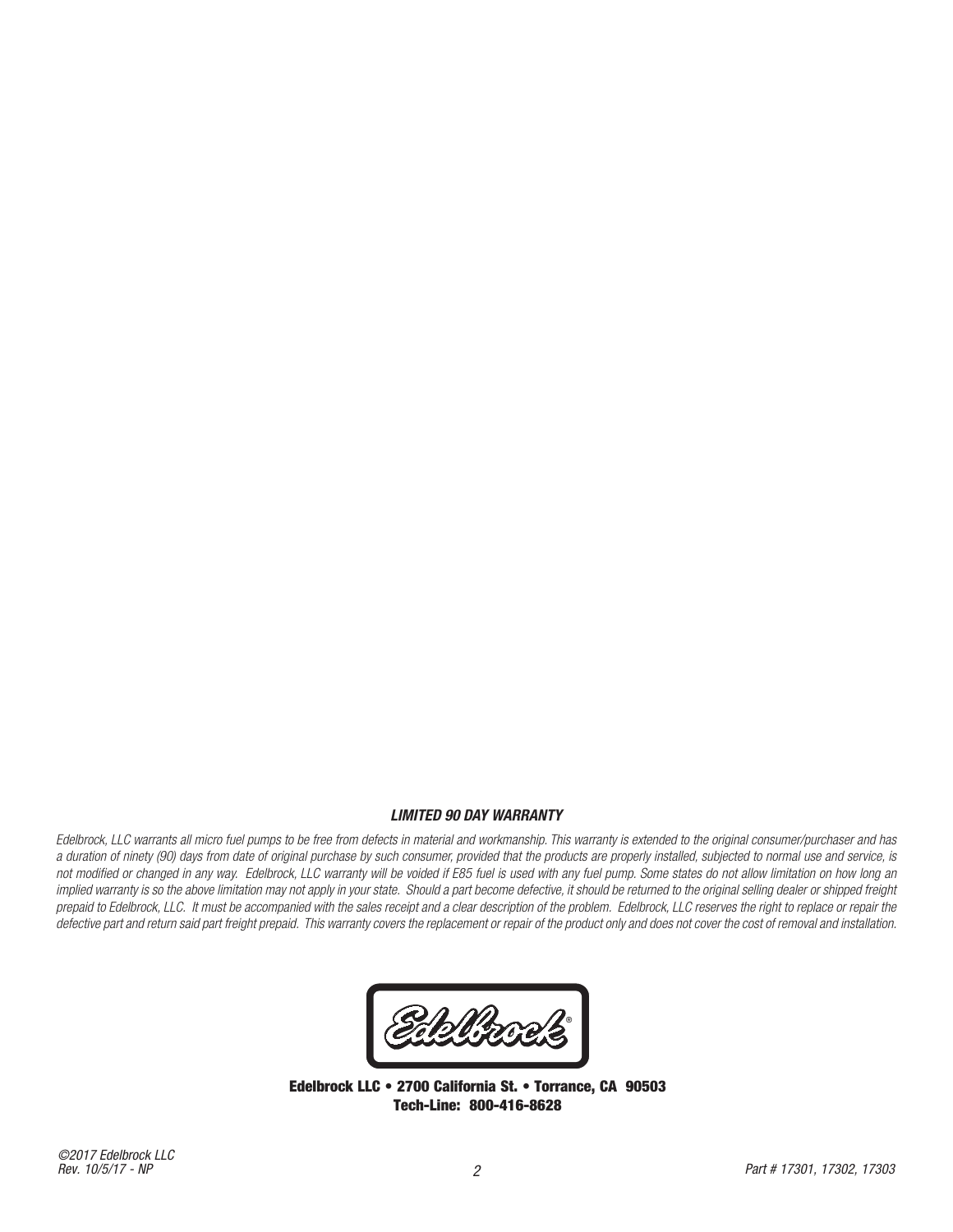

POR FAVOR estudie atentamente estas instrucciones antes de comenzar la instalación. Si no se siente cómodo realizando esta instalación o nunca antes ha trabajado con sistemas de combustible, es muy recomendable que la instalación sea completada por un profesional. Si tiene alguna pregunta, llame a nuestra Línea de Asistencia Técnica: 1-800-416-8628, de lunes a viernes de 7:00 am a 5:00 pm, hora estándar del Pacífico.

#### *¡ADVERTENCIA!*

*Antes de comenzar la instalación, asegúrese de eliminar todos los riesgos potenciales de incendio, pues puede ocurrir una fuga de combustible al aflojar las conexiones y componentes del sistema de combustible. La instalación apropiada es responsabilidad del instalador. La instalación incorrecta anulará la garantía del fabricante y puede resultar en un rendimiento inferior y daños al motor.*

Estas bombas de combustible de alimentación por gravedad están destinadas a reemplazar las bombas de combustible mecánicas en aplicaciones con carburador. Son compatibles con equipos de agricultura y jardinería, así como con sistemas de transferencia de combustible y aplicaciones de bombas de refuerzo. NOTA: Siempre utilice la placa de bloqueo de combustible apropiada al reemplazar una bomba de combustible mecánica con una Microbomba de combustible electrónica Edelbrock. Siempre reemplace las líneas de combustible gastadas con líneas compatibles con el tipo de combustible utilizado. **NOTA: Las Micro Bombas de Combustible Edelbrock NO están reguladas internamente. Se requiere un regulador externo para mantener la presión de combustible deseada.**

- PN 17301 (143.85 L/h 27.58-48.26 kPa) sólo aplicaciones de gasolina
- PN 17303 (113.56 L/h 13.79-24.13 kPa) sólo aplicaciones de gasolina **Características Eléctricas: 12 V cc 1 A**
- PN 17302 (143.85 L/h 27.58-48.26 kPa) aplicaciones diesel

Filtro de Conexión 5/16" Línea de combustible del tanque línea de combustible al motor Conexión 5/16" Bomba con Montura

## INSTRUCCIONES DE INSTALACIÓN

*básico de instalación de la microbomba de combustible electrónica. Revise completamente y verifique la compatibilidad de la aplicación antes de empezar.*

1. Antes de empezar la instalación, compruebe que el depósito de combustible esté tan vacío como sea posible. Inspeccione las líneas de combustible actuales y reemplácelas si es necesario. NOTA: La bomba de combustible es direccional según está marcado en el soporte de montaje.



- 2. Determine la posición de montaje ideal para la bomba de combustible, un lugar seguro como el armazón es ideal. La bomba de combustible debe ser montada en o por debajo del punto más bajo del depósito de combustible. La bomba también debe estar a menos de 1 pie (30 cm) del depósito de combustible, ya que está diseñada para empujar el combustible del tanque hacia el motor. ADVERTENCIA: Se producirá un fallo de la bomba de combustible si no es montada dentro de la especificación requerida.
- 3. Usando una broca de 1/4" (6.35 mm) y el soporte de montaje como plantilla, perfore dos agujeros en el lugar de montaje preferido. Desbarbe los orificios según sea necesario.
- 4. Aplique sellador de roscas a las roscas del filtro de combustible suministrado. NO UTILICE cinta de teflón. Instale el filtro en la bomba y apriete a 10 pieslibra (13.56 newton metro). Usando los materiales de montaje suministrados, monte la bomba de combustible en el lugar de montaje. NOTA: Se requiere el uso del filtro de combustible suministrado, de no hacerlo, se anularán todas las garantías del fabricante.
- PRECAUCIÓN: A continuación hay una guía general sobre el procedimiento 5. Acople la línea de combustible del depósito de combustible a la lengüeta de 5/16" (7.9 mm) en el filtro y asegúrela con abrazaderas de manguera de alta calidad. Conecte la línea de combustible que va al motor a la otra lengüeta de 5/16" (7.9 mm) en la bomba de combustible. NOTA: La bomba de combustible y el filtro están diseñados para líneas de combustible de 5/16" (7.9 mm). Utilice conexiones estriadas escalonadas adecuadas si se desean otros tamaños de línea de combustible.
	- 6. Conecte el cable de 12 volt (ROJO) a un terminal de encendido conectado. Se recomienda el uso de una carcasa de fusible en línea con un fusible de 5 ampere (no incluido). Conecte el cable de tierra (NEGRO) a la tierra del bastidor. Use sólo cables eléctricos de alta calidad de grado automotriz. NOTA: Los cables de calibre 16 son un requisito mínimo. Las aplicaciones que utilicen más de 20 pies (6 metros) de cable deben utilizar únicamente un cable de calibre 14 o mayor.
	- 7. Inspeccione las conexiones de combustible y alimentación antes de intentar arrancar el motor. Gire el encendido a la posición de encendido para cebar la bomba de combustible. Espere 10 segundos y apague el encendido. Compruebe las conexiones de combustible en busca de fugas. Si hay fugas, repare antes de continuar. Si no hay fugas presentes, arranque el motor y compruebe si hay fugas. Si no hay fugas, la instalación está completa.
	- 8. Se recomienda comprobar la bomba de combustible y las conexiones de la bomba cada 500-600 horas. También se recomienda cambiar el filtro de combustible cada 500-600 horas. Hay disponibles filtros de repuesto a través de su distribuidor local de Edelbrock.

PN - 17311 - Filtro de combustible para 17301 and 17303, Clasificación de micras 40

PN - 17312 - Filtro de combustible para 17302, Clasificación de micras 100